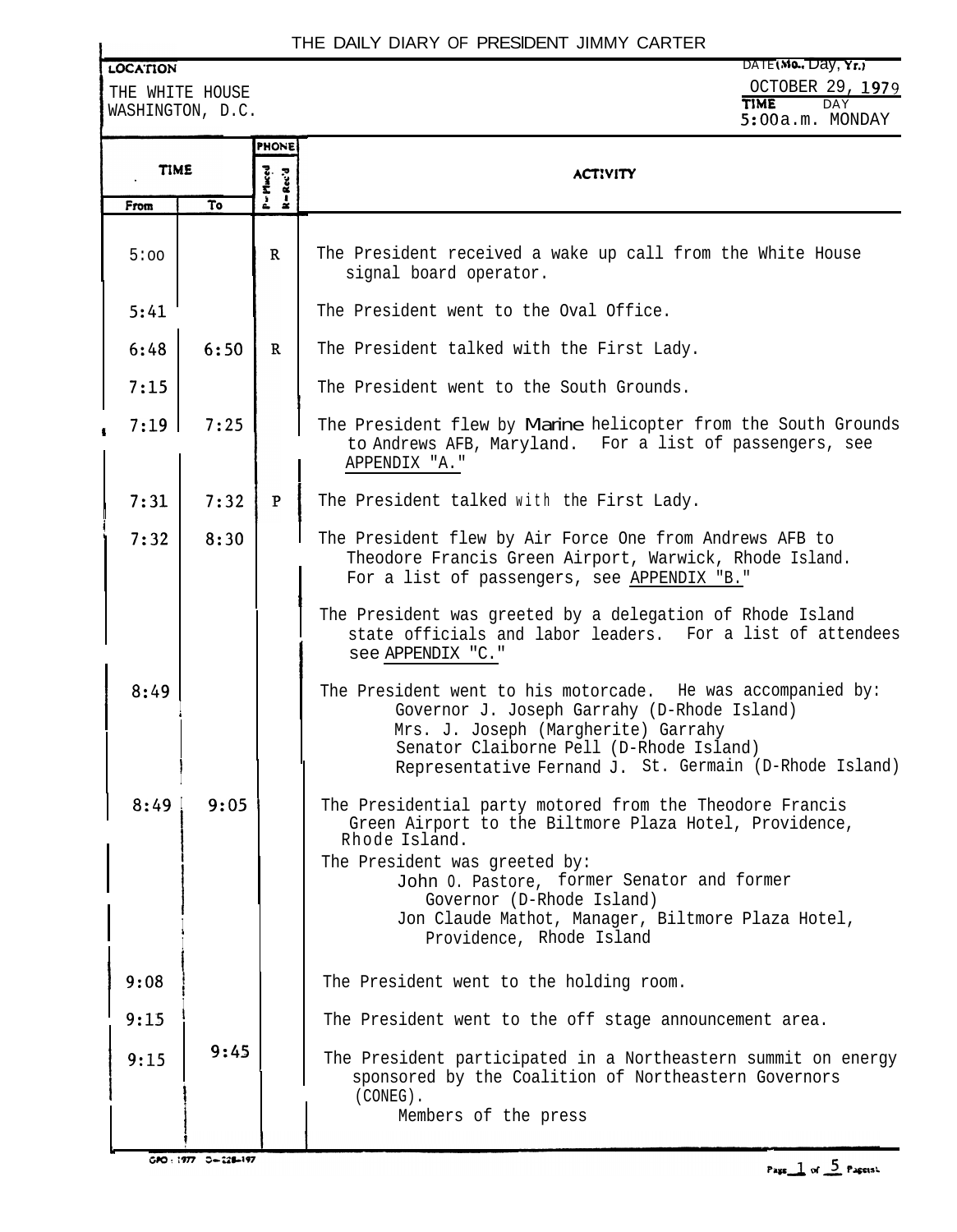## **THE** DAllm'f DlARY OF **PRESIDENT JIMMY CARTES**

**COCATION** DATE MO., Day. Yr., BILTMORE PLAZA HOTEL SERVICE OCTOBER 29. 1979.<br>PROVIDENCE RHODE ISLAND PROVIDENCE, RHODE ISLAND

9:15 a.m. MONDAY

|             |                 | <b>PHONE</b>                  |                                                                                                                                                                                                   |
|-------------|-----------------|-------------------------------|---------------------------------------------------------------------------------------------------------------------------------------------------------------------------------------------------|
| <b>TIME</b> |                 | $P = P1$ iaced<br>$R = Rec'd$ | <b>ACTIVITY</b>                                                                                                                                                                                   |
| From        | TO <sub>1</sub> |                               |                                                                                                                                                                                                   |
| 9:15        |                 |                               | The President went to the head table in the Main Ballroom.<br>For a list of head table guests, see APPENDIX "D."                                                                                  |
|             |                 |                               | The President was introduced by Governor Ella T. Grasso<br>(D-Connecticut).                                                                                                                       |
|             |                 |                               | The President addressed approximately 250 guests attending<br>the summit. The President's remarks were broadcast live<br>on local television.                                                     |
| 9:45        |                 |                               | The President returned to the holding room.                                                                                                                                                       |
| 9:45        | 9:53            |                               | The President met with Governor Garrahy.                                                                                                                                                          |
| 9:53        |                 |                               | The President returned to his motorcade. He was accompanied<br>by:<br>Governor Garrahy<br>Senator Pell<br>Former Senator Pastore<br>Representative St. Germain                                    |
| 9:53        | 10:07           |                               | The Presidential party motored from the Biltmore Plaza Hotel<br>to the Cranston Hilton Hotel.<br>The President was greeted by:                                                                    |
|             |                 |                               | Senator John H. Chafee (R-Rhode Island)<br>Kevin Hilchey, Manager, Cranston Hilton Hotel<br>Glenn Brewer, Manager, Cranston Hilton Hotel<br>Jim McDonnell, Banquet Manager, Cranston Hilton Hotel |
| 10:10       |                 |                               | The President went to the holding room.                                                                                                                                                           |
| 10:14       |                 |                               | The President went to the Ballroom.                                                                                                                                                               |
| 10:14       | 10:41           |                               | The President attended a reception hosted by Governor<br>Garrahy for Rhode Island state, city, and community<br>leaders. For a list of attendees, see APPENDIX "E."<br>Members of the press       |
|             |                 |                               | The President was introduced by Governor Garrahy.                                                                                                                                                 |
| 10:22       | 10:35           |                               | The President addressed approximately 600 guests attending<br>the reception.                                                                                                                      |
| 10:41       |                 |                               | The President returned to his motorcade. He was accompanied<br>Governor Garrahy<br>Senator Pell<br>Former Senator Pastore<br>Senator Chafee                                                       |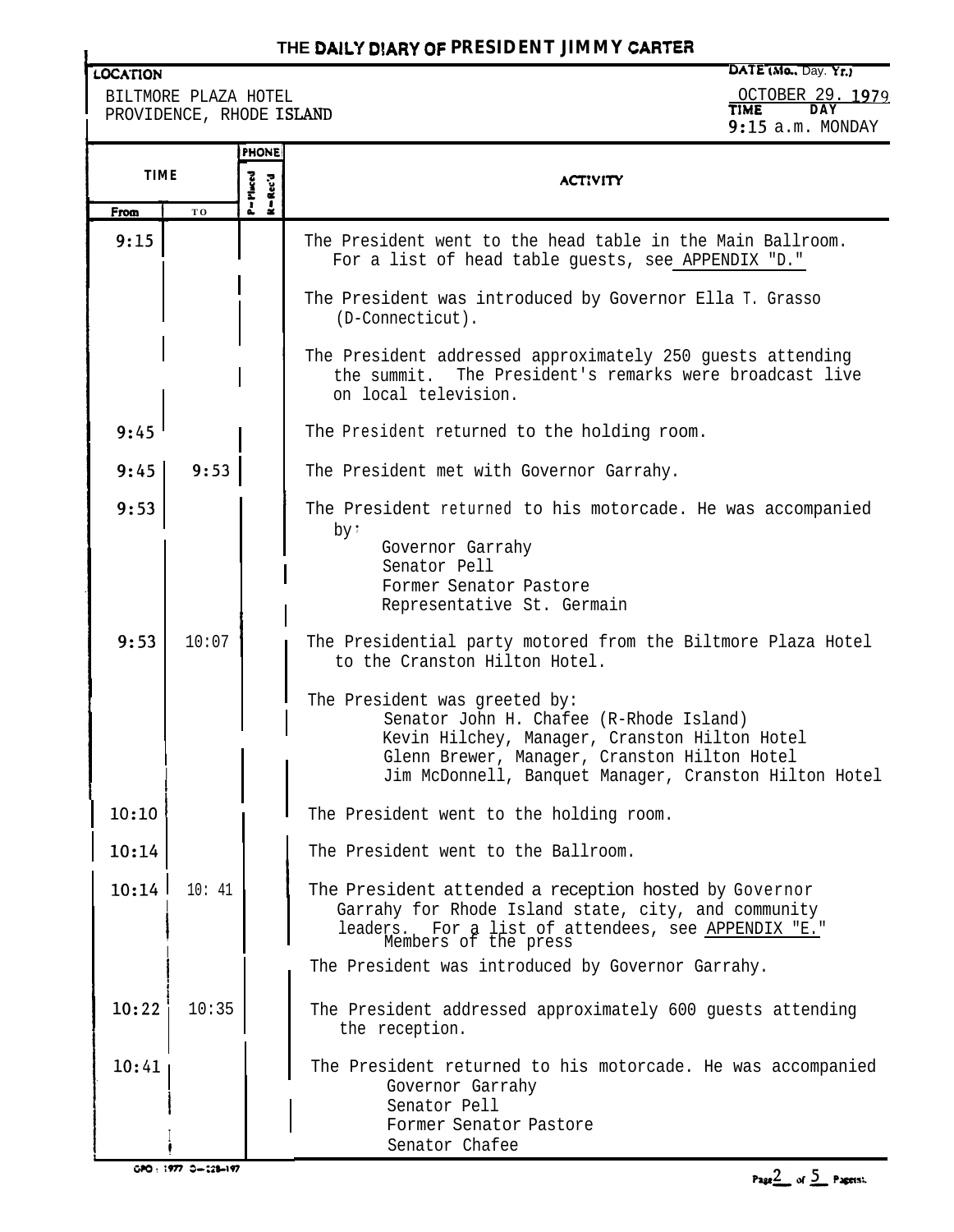## *THE. DAlL'f* **DIARY OF PRESIDEhi?@ JIMMY** *CARTER*

| <b>LOCATION</b> |                                                                                                                         |              | THE. DAILY DIARY OF PRESIDENT JIMMY CARTER                                                                                                                                                                                                                                 | DATE (Mo., Day, Yr.) |  |
|-----------------|-------------------------------------------------------------------------------------------------------------------------|--------------|----------------------------------------------------------------------------------------------------------------------------------------------------------------------------------------------------------------------------------------------------------------------------|----------------------|--|
|                 | OCTOBER 29, 1979<br>CRANSTON HILTON HOTEL<br><b>TIME</b><br><b>DAY</b><br>CRANSTON, RHODE ISLAND<br>$10:41$ a.m. MONDAY |              |                                                                                                                                                                                                                                                                            |                      |  |
| From            | PHONE<br>TIME<br>P=Placed<br>K=Rec'd<br>To                                                                              |              | <b>ACTIVITY</b>                                                                                                                                                                                                                                                            |                      |  |
| 10:41           | 11:00                                                                                                                   |              | The Presidential party motored from the Cranston Hilton<br>Hotel to the Theodore Francis Green Airport, Warwick,<br>Rhode Island.                                                                                                                                          |                      |  |
| 11:08           | 12:03                                                                                                                   |              | The President flew by Air Force One from Theodore Francis<br>Green Airport to Andrews AFB, Maryland. For a list of<br>passengers, see APPENDIX "F."                                                                                                                        |                      |  |
| 12:14           | 12:20                                                                                                                   |              | The President flew by Marine helicopter from Andrews AFB to<br>the South Grounds of the White House. For a list of<br>passengers, see APPENDIX "A."                                                                                                                        |                      |  |
| 12:23           |                                                                                                                         |              | The President returned to the Oval Office.                                                                                                                                                                                                                                 |                      |  |
| 12:27           | 12:28                                                                                                                   | $\mathbf{P}$ | The President talked with his Assistant for Intergovernmental<br>Affairs and Cabinet Secretary, Jack H. Watson, Jr.                                                                                                                                                        |                      |  |
| 12:30           | 1:20                                                                                                                    |              | The President had lunch with Vice President Walter F. Mondale.                                                                                                                                                                                                             |                      |  |
| 12:35           |                                                                                                                         |              | The President and Vice President Mondale went to the<br>South Grounds.                                                                                                                                                                                                     |                      |  |
| $\ddot{\cdot}$  |                                                                                                                         |              | The President returned to the Oval Office.                                                                                                                                                                                                                                 |                      |  |
| 1:45            |                                                                                                                         |              | The President went to the Cabinet Room.                                                                                                                                                                                                                                    |                      |  |
| 1:45            | 2:30                                                                                                                    |              | The President participated in a meeting to discuss hospital<br>cost containment legislation with selected Members of<br>Congress. For a list of attendees, see APPENDIX "G."                                                                                               |                      |  |
| 2:30            |                                                                                                                         |              | The President returned to the Oval Office.                                                                                                                                                                                                                                 |                      |  |
| 2:34            | 3:08                                                                                                                    |              | The President met with:<br>Shirley Hufstedler, Judge, U.S. Court of Appeals<br>for the Ninth Circuit                                                                                                                                                                       |                      |  |
| 3:03            | 3:08                                                                                                                    |              | Joseph L. "Jody" Powell, Press Secretary<br>The purpose of the meeting was to discuss the appointment<br>of Judge Hufstedler as Secretary of Education.                                                                                                                    |                      |  |
| 3:08            |                                                                                                                         |              | The President went to the East Room.                                                                                                                                                                                                                                       |                      |  |
| 3:08            | 3:42                                                                                                                    |              | The President participated in a briefing on the windfall<br>profits tax for community leaders from Florida, Georgia,<br>Missouri, Oregon, Wisconson, Nevada, Indiana, and North<br>For a list of attendees, see APPENDIX "H."<br>Carolina.<br>Members of the press, in/out |                      |  |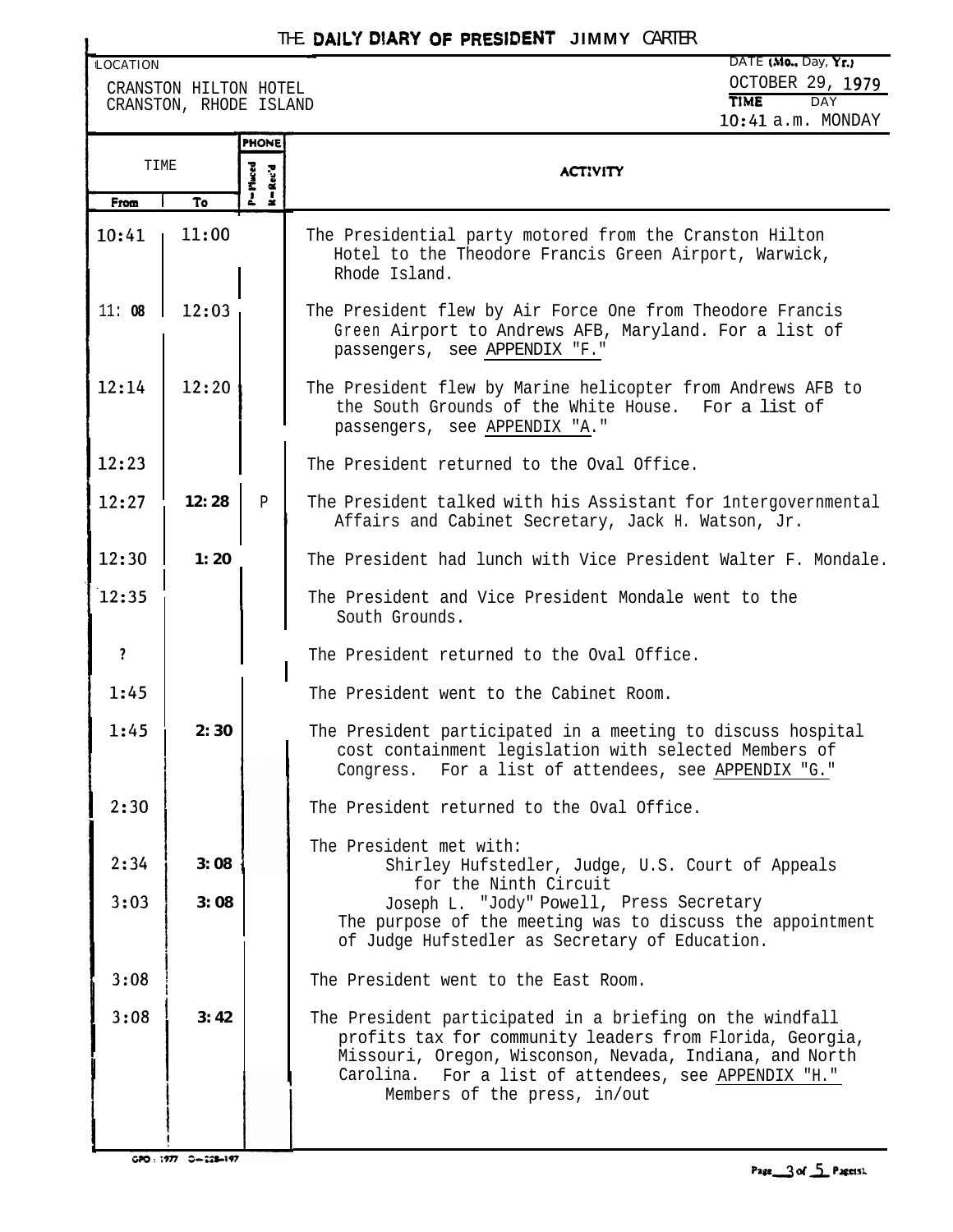## **THE DAILY D!ARY OF PRESIDEbiT 3IMMY CARTER**

LOCATION

THE WHITE HOUSE WASHINGTON, D.C.

| DATE (Mo., Day, Yr.) |     |  |
|----------------------|-----|--|
| OCTOBER 29, 1979     |     |  |
| TTMF.                | DAY |  |
| $3:25$ p.m. Monday.  |     |  |

|             |      | PHONE                  |                                                                                                                                                         |  |  |
|-------------|------|------------------------|---------------------------------------------------------------------------------------------------------------------------------------------------------|--|--|
| <b>TIME</b> |      |                        | <b>ACTIVITY</b>                                                                                                                                         |  |  |
| From        | TO   | P=Muced<br>$R = Rcc'd$ |                                                                                                                                                         |  |  |
| 3:25        |      | $\mathbf R$            | The President was telephoned by Senator Edward M. Kennedy<br>(D-Massachusetts). The call was not completed.                                             |  |  |
| 3:42        |      |                        | The President returned to the Oval Office.                                                                                                              |  |  |
| 3:45        | 3:50 | $\mathbf{P}$           | The President talked with his Physician, Rear Adm. William M.<br>Lukash.                                                                                |  |  |
| 3:50        | 4:10 |                        | The President met with his Assistant for Congressional Liaison<br>Frank B. Moore.                                                                       |  |  |
| 4:30        |      |                        | The President returned to the second floor Residence.                                                                                                   |  |  |
| 4:40        |      | P                      | The President telephoned Senator Kennedy. The call was not<br>completed.                                                                                |  |  |
| 4:56        |      |                        | The President returned to the South Grounds.                                                                                                            |  |  |
|             |      |                        | The President went jogging.                                                                                                                             |  |  |
| 5:10        |      | $\mathbf R$            | 'The President was telephoned by his Assistant for Domestic<br>Affairs and Policy, Stuart E. Eizenstat. The call<br>was not completed.                  |  |  |
| 5:21        |      | $\mathbf R$            | The President was telephoned by Jane Byrne, Mayor<br>(D-Chicago, Illinois). The call was not completed.                                                 |  |  |
| 5:34        |      |                        | The President returned to the second floor Residence.                                                                                                   |  |  |
| 5:39        |      | P                      | The President telephoned Mr. Powell. The call was not<br>completed.                                                                                     |  |  |
| 5:44        | 5:47 | $\overline{P}$         | The President talked with Richard Moe, Chief of Staff, Office<br>of the Vice President.                                                                 |  |  |
| 6:42        |      |                        | The President went to the State Dining Room.                                                                                                            |  |  |
| 6:42        | 8:59 |                        | The President hosted a dinner meeting to discuss energy<br>legislation with selected Members of Congress. For a list<br>of attendees, see APPENDIX "I." |  |  |
| 7:27<br>R   |      |                        | The President was telephoned by Rev. Jesse L. Jackson,<br>National President, Operation PUSH, Chicago, Illinois.<br>The call was not completed.         |  |  |
|             |      |                        |                                                                                                                                                         |  |  |

 $\frac{1}{670 \cdot 197}$